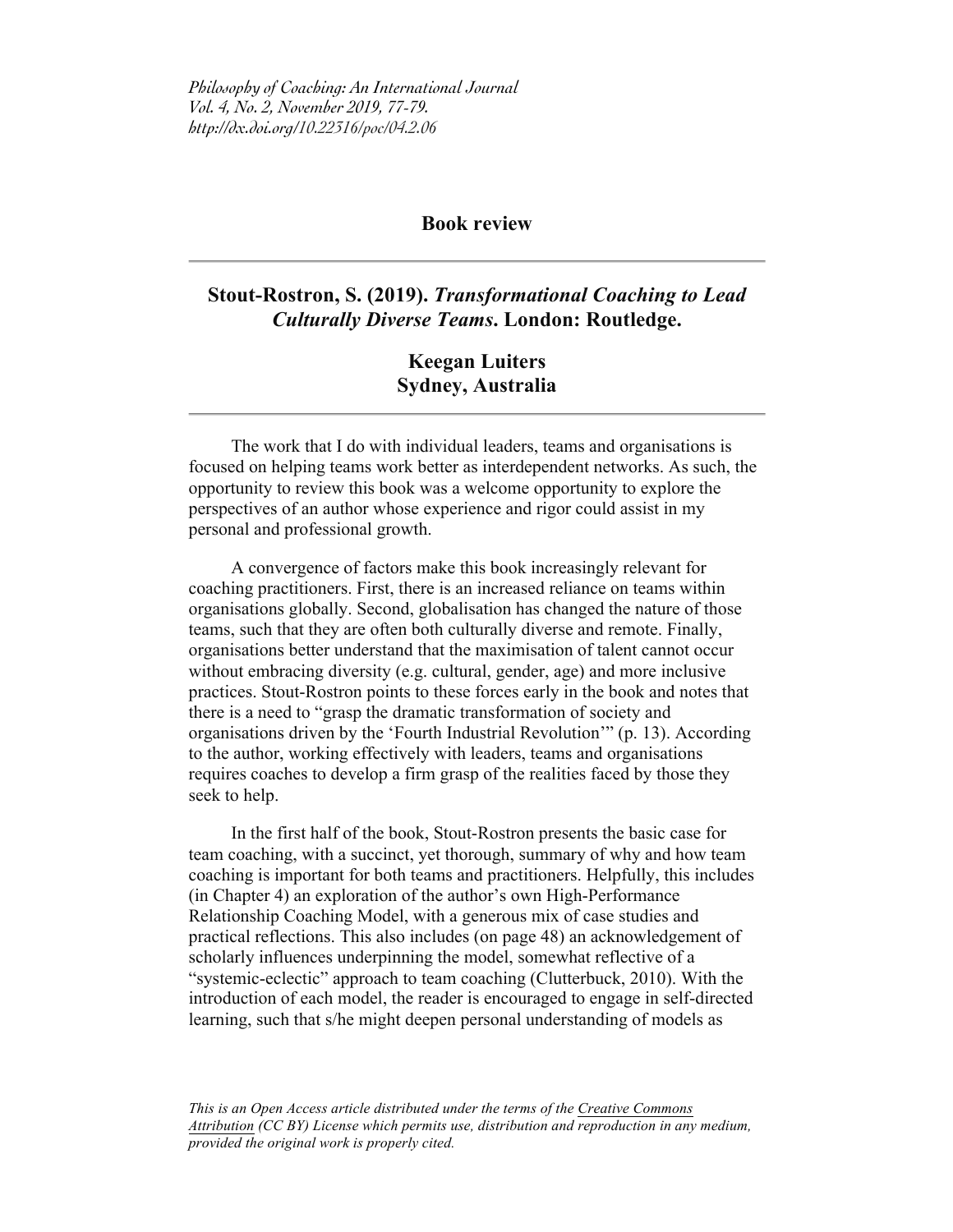diverse as. Lencioni's Five Dysfunctions of a Team model (Lencioni, 2006) through to Spinelli's philosophical interpretation of existential phenomenology (Spinelli, 2010). Pleasingly, Stout-Rostron also overtly acknowledges the circular logic of systems thinking, such that her team coaching model explicitly presents team development as a dynamic, non-linear process. As the author notes, the "idea of circularity has had a strong influence on my team coaching model" (p. 45).

The second half of the book advocates strongly for the importance of diversity and culture. "The importance of coaches understanding diversity and culture, especially for team coaching, cannot be overemphasised" (p. 82). Whilst it has become a cliché to say that we live in a VUCA world *(i.e.*) Volatile, Uncertain, Complex and Ambiguous), as a former colleague is fond of saying, "it's a cliché for a reason". With this VUCA reality in mind, I was fascinated to read Chapter 6 and learn about (for the first time) the African philosophical concept of "ubuntu" and, more specifically, absorb key aspects of an Ubuntu coaching model (as presented by contributor Dumisani Magadlela). For anyone looking for a non-Western approach to team coaching, underpinned by the principles of humanism, complexity and systems thinking, the Ubuntu model will be of great interest and the ancient African philosophies that inform it:

> Ubuntu coaching is predicated on [the] core value system of humaneness and interrelationships. It is inherently systems-based meta-model of coaching. (p. 92)

As a first-generation Australian from South Africa, the chapter on Ubuntu coaching was especially salient. My enjoyment of it was partly related to my new learning and a recognition of my cultural heritage. But there was also something else, something holistic. It reinforced for me how beneficial it can be – as coaches – to value culture and diversity, such that we can work more effectively in organisations. After reading the book, I think there are opportunities for all coaches to do two things. First, to understand more fully the cultural influences that inform their world views. Second, to consider more culturally diverse approaches to coaching. To date, my experience in coaching has been informed predominantly by Western theories and models. But I know see that there is potential value to be gained from considering other cultural perspectives (e.g. African, Asian) as ways to understand the inherent complexity of teams and human interaction.